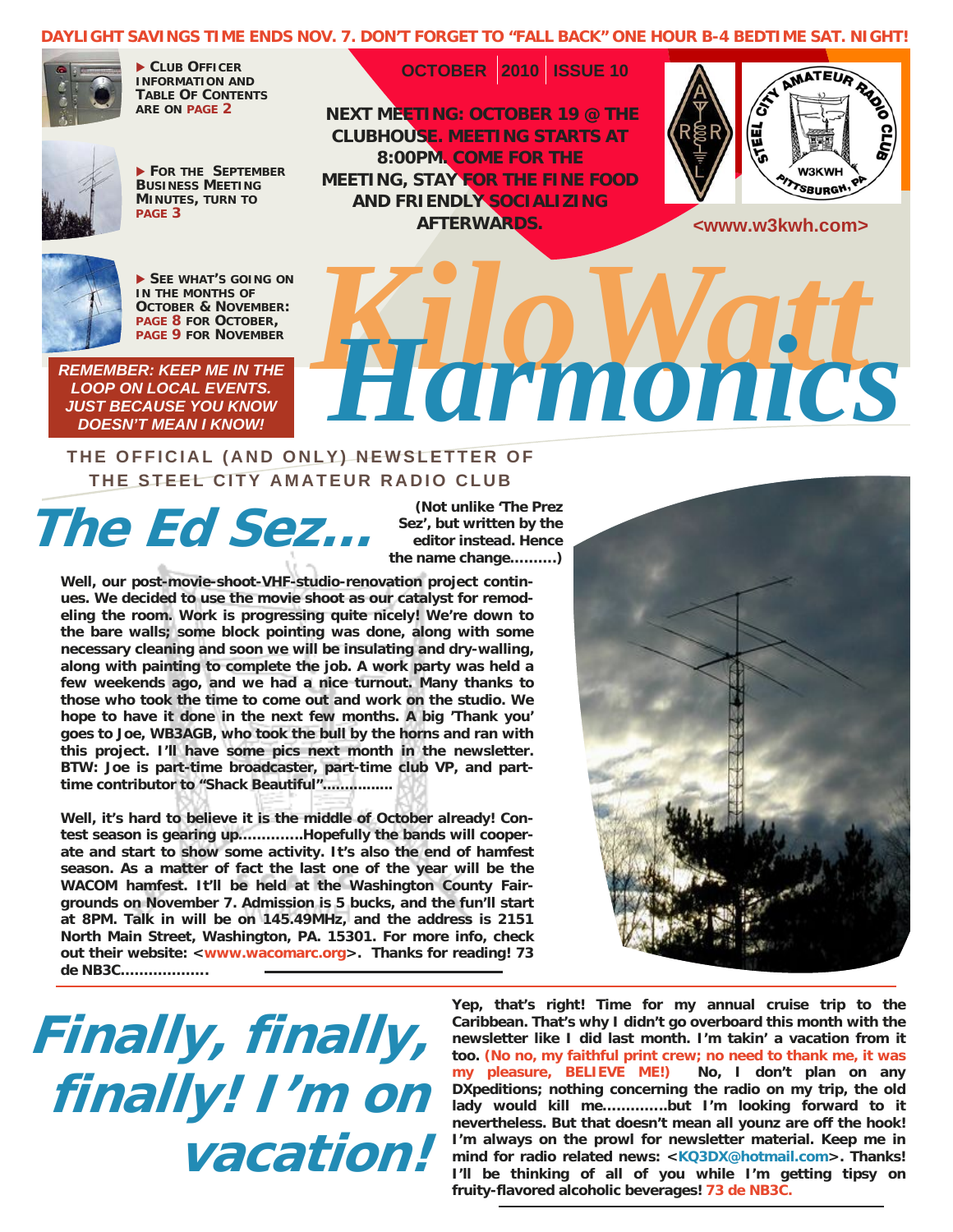<span id="page-1-0"></span>

**Deadline for the November newsletter will be Friday, November 5. The newsletter will be published on or** 

**Officers of The Steel City Amateur Radio Club:** 

**President: Robert Lenfestey, WB3HDI (412)-276-5106 <wb3hdi@w3kwh.com>** 

 **VP: Joe Fenn, WB3AGB (412) 429-9328 <wb3agb@arrl.net>**

**Treasurer: Walt Adkins, KA3YNO (412) 276-0825** 

**Recording Secretary: Joe Mielnicki, WA3FWA (412) 922-6340** 

**Corresponding Secretary: Sue Rakiecz, KA3JKS (412) 243-3061** 

**License Trustee: Karl Pastorak, WA3VXJ (412) 429-8055** 



#### **INSIDE THIS ISSUE: (CLICK ON AN ARTICLE TO READ IT)**

**[Business Meeting Minutes:](#page-2-0) September…...Page 3 [ARRL WPA Section](#page-3-0) News…...Page 4 [National News…...Page 5](#page-4-0) [DX News…...Page 6](#page-5-0) [QCWA September Meeting](#page-6-0) Hi-Lights…...Page 7 [October Calendar…...Page 8](#page-7-0) [November Calendar…...Page 9](#page-8-0)** 





**October 2010** 

©**2010, The Steel City Amateur Radio Club** 

**Editor: Greg Babin, NB3C** 

**'KiloWatt Harmonics' is published monthly for the members of the Steel City Amateur Radio Club.** 

**All contributions are welcome at: <kq3dx@hotmail.com>** 

**Reprints/quotes permitted provided credit is given to original author and the Steel City Amateur Radio Club.** 

**SCARC is a not-for-profit organization as defined under IRS Rules & Regulations section 501 (C) (3)** 

**The Steel City Amateur Radio Club is an ARRL-Affiliated organization.** 

**The Steel City Amateur Radio Club (412) 787-0777 2M Repeater: 147.030/147.630MHz (123.0) 70cm Repeater: 444.450/449.450MHz (103.5) WA3TTS Beacon: 144.300MHz (CW) WA3TTS Beacon: 50.070MHz (CW) 1/2 w ERP ATV Repeater: 426.250MHz (Currently off-line.) 1296MHz Beacon: 1296.269MHz (CW) 1W**

**AND I COULDN'T HAVE PRODUCED THIS NEWSLETTER WITHOUT THE HELP OF THESE FINE PEOPLE: WA3FWA, WB3CRC, ARRL. THANKS ALL, FOR YOUR EFFORTS.**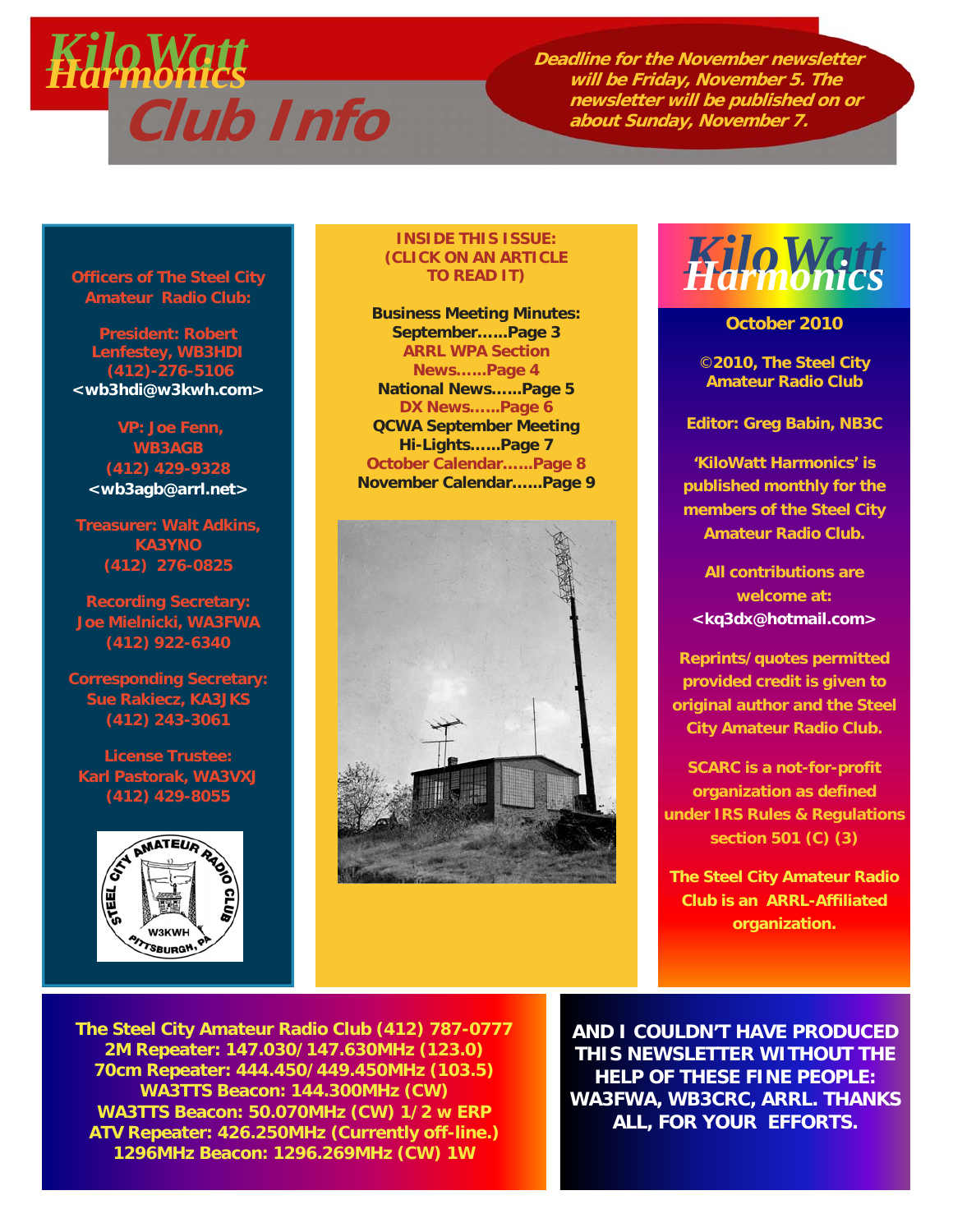## <span id="page-2-0"></span>**Business Meeting Minutes: Sept. '10**

**The meeting was conducted by the President WB3HDI Bob at 8 PM with a Pledge of Allegiance followed by a Moment of Silence for our Silent Keys. 22 members and 4 visitors answered the Roll Call. The Minutes of the August Meeting was accepted as published in the Sept. newsletter. The Treasurer's report was given by Treasurer KA3YNO Walt and accepted by the membership. Payments were made for the winter heating oil, various insurances policies and the Township sanitary sewer assessment.** 

#### **Committee Reports**

- **Clubhouse WA2VXJ Karl cleaned the clubhouse and K3JHT John helped to prepare tonight's snacks. W3SVJ Nate ("Agent Orange") sprayed and killed many of the weeds and nuisance shrubs on the club property. NU3S Al determined that the AC unit is broke and not feasible to repair. A new or used 3-ton unit will replace the AC system by next spring.**
- **Technical WA3TTS Mike worked 10 GHz from Blue Knob and will be giving a presentation at the Pack Rats convention this weekend.**
- ⇒ Contest WB3AGB Joe reported that 7 ops worked the VHF contest with 87 QSO's for some 3000 points. **The PA QSO party will be on the Oct. 9 & 10th weekend. AK3J Stew said that the Skyview ARC will be the bonus station this year for the PA QSO contest and the Somerset club will be the bonus station next year.**
- **Public Service KA3MSE Lloyd said that KA3TDQ Harry is looking for volunteers to work the Great Race. KA3JKS Sue reported that there will be an orientation for the Great Race, this Saturday morning, at the Green Tree Salvation Army office.**
- $\Rightarrow$  Ways and Means WA3FWA Joe will run the 50/50 raffle and collect any outgoing QSL cards for the **ARRL Bureau.**
- ⇒ PC/Web Site The Security System, approved at the August meeting, was purchased and worked as ex**pected in a trial run.**
- **Volunteer Exams one applicant passed the General exam.**
- **Old Business N3EQP John and W3SVJ Nate are digitalizing the photos from the K3VSL Bill Hall estate of club members and events.**
- $\Rightarrow$  Good of the Order A pre meeting memorial service was held for SK K3VSL Bill Hall, a long time active **member who passed away in July 2008 at age 90. NB3C Greg suggested a club sponsored 2 meter net to promote activity and club introduction for new members and to consider an introductory dues rate for new members. KB3PNE Colin had the opportunity to visit the radio room on the LST 325 that anchored recently in Pittsburgh. WB3AGB Joe described the planned remodel and repair to the VHF room. WB3HDI Bob explained the club's involvement with a college movie production project at the clubhouse . See the Sept. newsletter for details and pictures.**
- **Motion to Adjourn by W3SVJ Nate.**
- **50/50 Raffle won by N3SBF Richie.**

**Minutes submitted by Recording Secretary WA3FWA Joe.** 

> **NEXT MEETING: OCTOBER 19, 8PM @ THE CLUBHOUSE. HOPE TO CU THERE!**



**D. V VOU**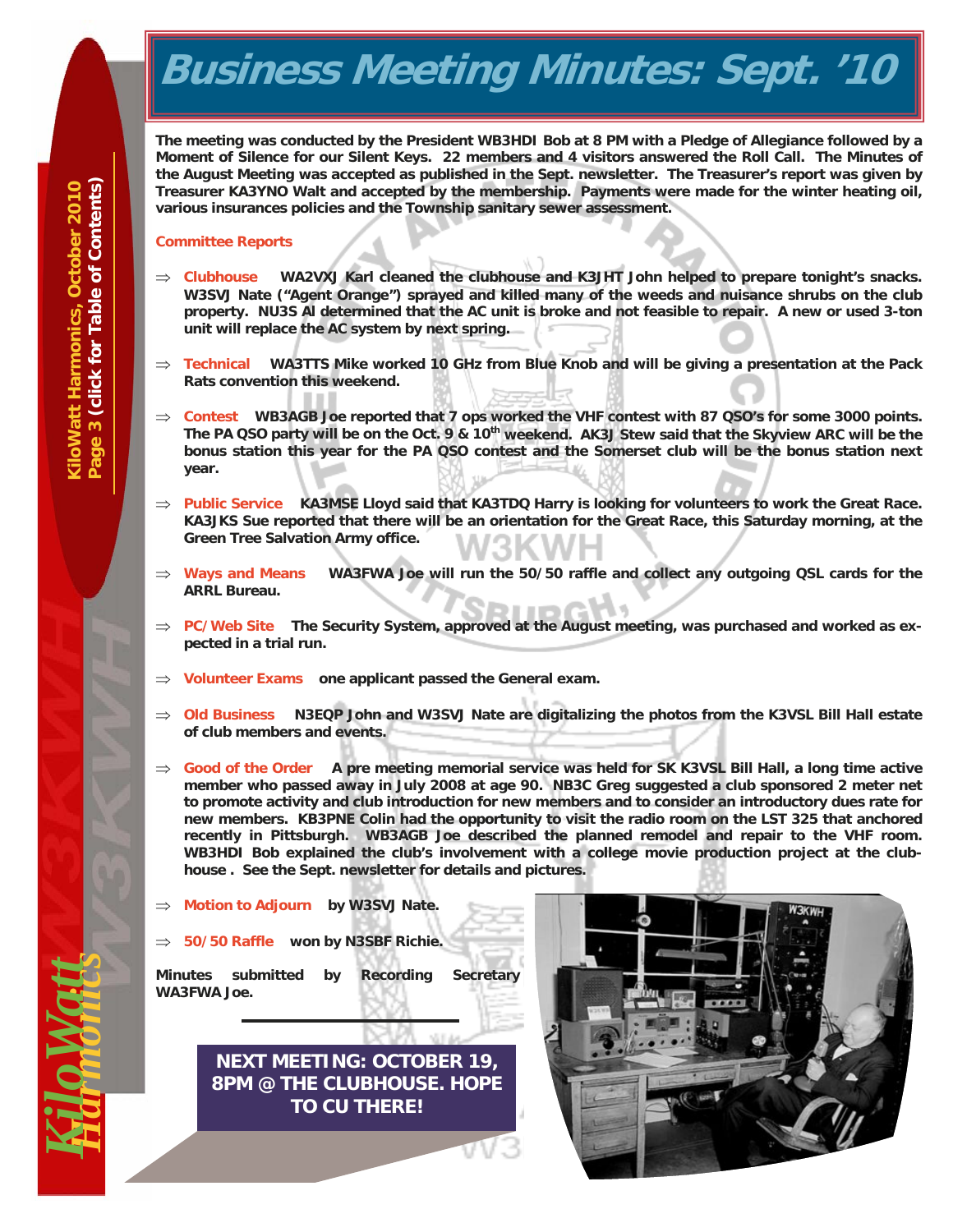<span id="page-3-0"></span>

 **Page 4 [\(click for Table of Contents\)](#page-1-0)**

## **ARRL WPA Section News THE ARRL WPA SECTION**

**On November 7 The WACOM group will sponsor the final scheduled hamfest for the 2010 season in our section. Additional information regarding the hamfest is availa**ble at <http://wacomarc.org/hamfest.html>. A list of vendors and other details is **posted there. I will be in attendance as well to answer any questions or help with any problems.** 

**Individuals interested in ARES operations are invited to join the WPA ARES yahoo**  group. You can join this group by sending an email to <wpaares**subscribe@yahoogroups.com> and putting the word 'subscribe' in the subject line.**  Another website I recommend is located at <http://www.wpanbems.org>. This is **the website for fldigi which is the digital emergency mode for our section. There is also information regarding training nets and training material for the software.** 

**Those of you interested in contesting might want to check out the Allegheny Valley Radio Association website. This is a virtual contesting group that promotes contesting in the area. I have been a member for several years and would recommend it to**  anyone involved in any sort of contesting. Their website is at <http:// **www.alleghenyvalley.net/>.** 

**On October 30th the Western Pennsylvania section will be conducting the annual Simulated Emergency Test. The test will run from 9 am to 1 pm. Additional infor**mation is available at <http://wpaares.org/2010set.html> Remember to go to the **main page and register for the site as well and become a member of the ARES group.** 

**My thanks go to Larry Keller, AB3ER, and others for their efforts in preparing the scenario for the set. This looks like a great opportunity for a fun operation. Please participate and be sure to report your results. The section net will be operating on 3983 KHz. Don't forget that we are celebrating the 75th anniversary of the ARES program. This event started in September of this year. The ARRL has special Tshirts, coffee mugs and also challenge coins available for purchase. Check out the**  website at <http://www.arrl.org/ares> Additional information about the anniversary is available at <http://www.arrl.org/ares-anniversary>. PIO's and local clubs **can find media information there as well.** 

**I would like to remind everyone that if you have any photos you would like to post on the section pages at arrl.org please forward to me to be posted. Please have the appropriate permission for the use of the photo and people in them. Clubs beginning to schedule meetings for next year that would like a section official to speak at their meetings can send a request to me for consideration. Plans are being considered for a complete revision of the section emergency plan and also a new platform for digital communications. This was part of our discussion at the SET planning meeting last weekend. Anyone with ideas or suggestions should forward them to**  myself at <n3mse@arrl.org> or Larry at <ab3er@arrl.net>.

**As always I encourage you to join one of the various traffic nets and help deliver messages to individuals in your community and throughout the country as operators struggle to keep this activity running strong. The section net is on 3983 every evening at approximately 6:00 PM local time. The CW net is at 3585 at 7 PM local time. Also please check in on the Saturday morning ARES net. This net is conducted at 9 AM local during the summer and 10 AM in the fall on 3983 KHz. Please check in for valuable information. There are also several traffic nets on various vhf-uhf repeaters. Join the nets and lets all get Radio Active.** 

**73 John V. Rodgers, N3MSE W. Pa. Section Manager** 

**REGIO** 

**SECTION MANAGER: John V. Rodgers, N3MSE 803 S Main St.. Butler, PA. 16001-6326 (724) 287-0424 <n3mse@arrl.org>**

**ASSISTANT SECTION MANAGER ASM DIGITAL COMMUNICATIONS: Anthony F Petruccelli, KE3ED 473 Park St. Rochester, PA. 15074-1859 (724) 774-4173 <ke3ed@arrl.net>** 

**CHIEF ASSISTANT SECTION MANAGER: Bruce E Watson, AA3LX 4347 Highland Ave. Butler, PA. 16001- 2959 (724) 482-2756, (412) 482-2756 <aa3lx@aol.com>** 

**ASM MEDIA LIAISON: Tony Zona, WB3KGT 2485 Dorn Rd. Waterford, PA. 16441-4013 <wb3kgt@arrl.net>**

**AFFILIATED CLUB COORDINATOR: Keith "Pete" Highlands, N3RLJ 212 N 1st St. Jeannette, PA. 15644-1827 (724) 523-6232 <n3rlj@arrl.net>** 

**OFFICIAL OBSERVER COORDINATOR: R Ralph Ofchinick Jr, W3ZPI 9 Brooklane Dr. Harrison City, PA. 15636-1515 (724) 744-7180 <w3zpi@arrl.net>** 

**SECTION EMERGENCY COORDINATOR: Larry Keller, AB3ER 3907 Bridgewood Circle Murrysville, PA. 15668-9478 (724) 325-2220 <ab3er@arrl.net>** 

**SECTION TRAFFIC MANAGER: Walter Bashaw, W3ZEH 16 Highview Drive Donegal, PA 15628-4000 (412) 952-1245 <w3zehbob@yahoo.com>** 

**TECHNICAL COORDINATOR: David R Heim, KA3SMF 1032 Nimick Ave, Monaca, PA. 15061-1333 (724) 774-3733 <ka3smf@arrl.net>**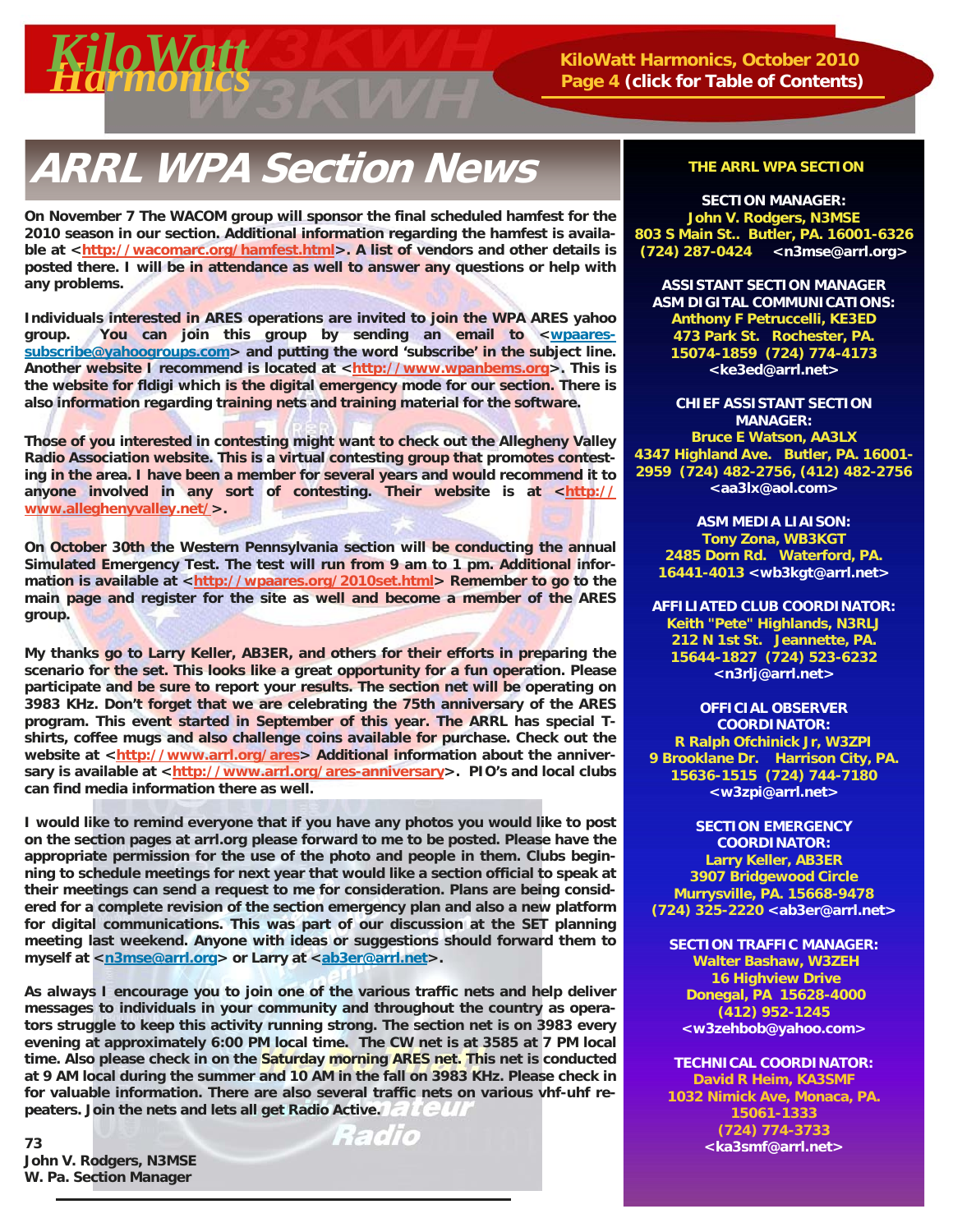### <span id="page-4-0"></span>**News From The National Front...**

#### **UNITED STATES SUPPORTS SECONDARY AMATEUR RADIO ALLOCATION AT 461- 469 AND 471-478 KHZ**

**The Federal Communications Commission and the National Telecommunications and Information Administration -- the spectrum regulators for United States private sector and government users, respectively -- have agreed to support a secondary MF allocation to the Amateur Radio Service at 461-469 kHz and 471-478 kHz at the 2012 World Radiocommunication Conference (WRC-12), to be held in Geneva, Switzerland from January 23-February 17. FCC and NTIA officials formally presented the proposal at a meeting of the Second Permanent Consultative Committee of the Inter-American Telecommunication Commission, held August 30- September 3 in Fortaleza, Brazil.** 

#### **ARRL AWARDS COMMITTEE MAKES STATEMENT ON DISSOLUTION OF NETH-ERLANDS ANTILLES**

**To clarify the administrative process by which the anticipated changes to the two existing Netherlands Antilles DXCC entities will be made, the ARRL Awards Committee has determined that at 0400 UTC (12:00 AM local time in the islands) on October 10, 2010, the two Netherland Antilles DXCC entities will be deleted. Commencing at 0400 UTC (12:00 AM local time) on October 10, 2010, operation from the islands of Curacao, Bonaire, Sint Maarten, Saba and St Eustatius will count for a yet-to-be-determined number of new entities under the DXCC List Criteria and Political Entities, Rule 1 and/or Rule 2 Geographic Separation Entities. When the Awards Committee determines what Rule 1 or Rule 2 actions apply, it will announce the final disposition of the entities on the DXCC list. The DXCC desk will not accept confirmations for these new entities until after January 1, 2011.** 

#### **ARRL HONORARY VICE PRESIDENT HUGH TURNBULL, W3ABC, SK**

**ARRL Honorary Vice President Hugh Turnbull, W3ABC, of Silver Spring, Maryland, died September 14 at age 93. Turnbull served the ARRL as Atlantic Division Vice Director (1980-1982) and Director (1982-1996). The ARRL Board named him Vice President in 1996 and Honorary Vice President in 2000.** 

**Aside from his long and distinguished service to the ARRL, Hugh was actively involved in several DC-area Amateur Radio clubs and organizations, including the Foundation for Amateur Radio, a group of clubs from the Maryland, Washington, DC and** 

**Northern Virginia area that awards scholarships to deserving radio amateurs. In 2005, the Quarter Century Wireless Association awarded Turnbull a special plaque recognizing his "exceptional contributions to Amateur Radio in general and for outstanding work in the selection of recipients for the QCWA scholarship awards." He was also a charter member of the Goddard Amateur Radio Club. A licensed and active radio amateur since 1932, Hugh's engineering career included employment with the FCC, the Voice of America and NASA. Upon hearing of his death, ARRL President Kay Craigie, N3KN, who served as Atlantic Division Vice Director during Hugh's tenure as Director, said: "Hugh's life was devoted to serving his country and Amateur Radio. Many times I heard him say that each of us should 'give something back' to ham radio. He was my first mentor in ARRL leadership, and it was my good fortune to have his example to learn from." ARRL Chief Executive Officer David Sumner, K1ZZ, added: "Hugh was an exemplary member of 'The Greatest Generation' who unselfishly took on whatever needed to be done for the common good."** 

**According to his daughter, Karen Shangraw, Turnbull will be buried with full military honors at Arlington National Cemetery.** 

#### **JAPANESE AND CANADIAN AMATEURS CLAIM FIRST 2200 METER JA-VE QSO**

**Kunikazu Togashi, JA7NI, in Daisen, Akita, Japan, and Scott Tilley, VE7TIL, of Vancouver, British Columbia, completed a transpacific QSO on 2200 meters (137 kHz) on September 28. Tilley called this a first between Canada and Japan. The distance between CN89dk (VE7TIL) and QM09fl (JA7NI) is 7162 km. While not the DX record for 2200 meters, Tilley told the ARRL that the QSO comes in second to the distance achieved in 2004 by operators at the Wellington Amateur Radio Club Quartz Hill User Group, ZM2E, in New Zealand and Vladimir Burakov, UA0LE, in Vladivostok, Russia.** 

#### **INDIAN STATE TO USE AMATEUR RADIO TO ASSIST IN LOCAL ELECTIONS**

**In one of the remotest parts of India, there are virtually no communication sources -- no cell phone towers, no landlines, no Internet access. But in democracies, elections are the key, even in the most isolated parts of the world. The Indian state of Kerala -- located on the western side of India's southern coast near the tip of the subcontinent -- will be holding its local elections -- called panchayat -- in October. The tribal hamlet of Idamalakkudi is located in Idukki, one of Kerala's 14 districts. It is to this village where upwards of 1400 people will gather to cast their votes for their local leadership for the Idamalakkudi tribal Grama Panchayat. And as isolated as the village is, members of the Emergency Communication Society and Idukki Ham Radio Club will be on hand to assist.** 

**'News From The National Front' is gleaned from various issues of the ARRL Bulletin and is ©2010, ARRL. Thanks to the ARRL for permission to reprint here.** 

**Magi**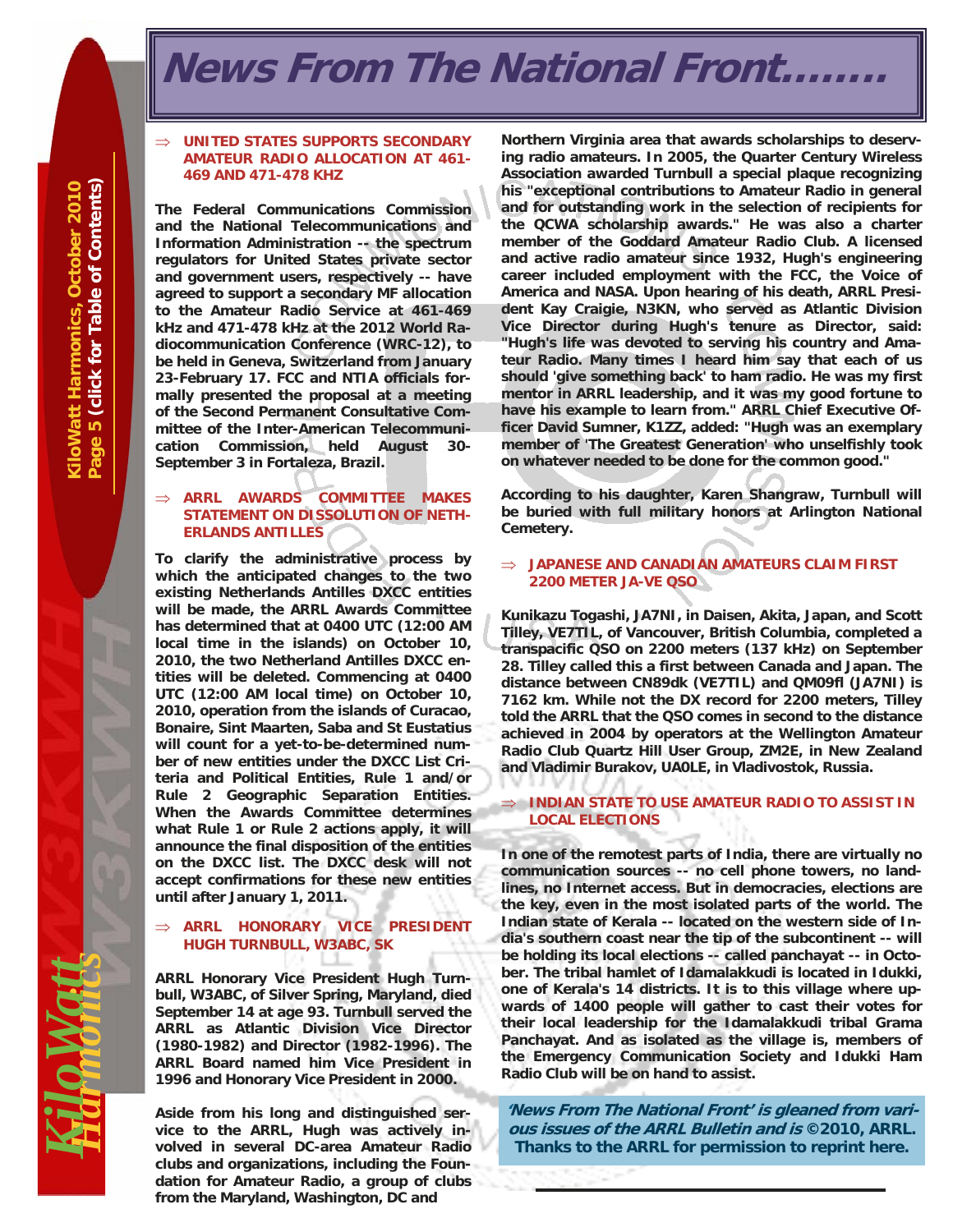#### <span id="page-5-0"></span>*Harmonics KiloWatt* **KiloWatt Harmonics, October 2010 Page 6 [\(click for Table of Contents\)](#page-1-0)**

- **BAHRAIN, A9. David, A92GE has been QRV on 20 meters using CW between 0330 and 0430z. QSL to home call.**
- **CANARY ISLANDS, EA8. Barry, G4BUD is QRV as EA8/homecall from Fuerteventura until October 14. He is active using QRP power with SSB and PSK. QSL to home call. In addition, operators Al, DJ5AA and Bernd, DL2DXA are QRV as EA8/homecalls from La Palma, IOTA AF-004, until September 24. Activity is holiday style on 80 to 10 meters. They will also try to activate Lighthouses Fuencaliente, ARLHS CAI-037, or Punta del Muro, ARLHS CAI-036, using QRP power. QSL to home calls.**
- **LIBERIA, EL. Dickson, EL2DT has been QRV on 17 meters using SSB around 1300 to 1700z. QSL via EL2FM.**
- **MAYOTTE, FH. Lionel, FH8ND has been QRV on 17 meters using SSB from 1600 to 1900z. QSL via F1OKV.**
- **EGYPT, SU. Gab, HA3JB is QRV as SU/ homecall from Cairo until the end of November. Activity is on the HF bands using CW, RTTY, SSTV, PSK31 and some SSB. This includes being entries in the upcoming CQ WW RTTY and Phone contests. QSL direct to home call.**
- $\Rightarrow$  **OPERATION APPROVED FOR DXCC CREDIT. DXCC Credit: Prince Edward and Marion Island, ZS8M, current operation. If you've had cards rejected for this operation send an email to dxcc@arrl.org for an update to your DXCC record.**

 **ARRL AWARDS COMMITTEE STATEMENT ON DISSOLUTION OF THE NETHERLANDS AN-TILLES. To clarify the administrative process by which the anticipated changes to the two existing Netherlands Antilles DXCC entities will be made, the ARRL Awards Committee has determined that at 0400Z (12:00 AM local time in the islands) on 10 October 2010, the two Netherland Antilles DXCC entities will be deleted. Commencing at 0400Z (12:00 AM local time) on 10 October, 2010, operation from the islands of Curacao, Bonaire, Sint Maarten, Saba, and St Eustatius will count for a yet-to-be-determined number of new entities under the DXCC List Criteria, and Political Entities, Rule 1 and/or Rule 2 Geographic Separation Entities. When the Awards Committee determines what Rule 1 or Rule 2 actions apply, it will announce the final disposition of the entities on the DXCC list.** 

**The DXCC desk will not accept confirmations for these new entities until after 1 January, 2011.** 

- **CYPRUS, 5B. All radio amateurs on Cyprus may use the prefix 5B50 until October 31 to celebrate the 50th anniversary of the Republic of Cyprus.**
- **TANZANIA, 5H. Pat, W8FV will be QRV as 5H9PD from Mwanza from October 2 to 30. Activity will be mostly on 40 to 10 meters using CW and some PSK31. QSL to home call**
- **IRAN, EP. Ali, EP4AK has been active on 15 meters SSB around 1330z. QSL direct.**
- **PHILIPPINES, DU. Hiro, JJ5GMJ is QRV as DU1/home call from Palawan Island, IOTA OC-128, and is here for another year and a half. Activity is on 160 to 6 meters. This includes entries in several upcoming CW contests. QSL to home call.**

**'News From The Dx World' is gleaned from various issues of the ARRL DX Bulletin and is ©2010, ARRL. Many thanks to them for permission to reprint here.**

⇒ **ITALY, I.** Fred, IK7JWX is QRV as IR7WFF until De**cember 31 from several national parks as part of the World Flora Fauna program in the provinces Lecce, Brindisi, Taranto and Bari. QSL to home call.** 

The following operation is approved for **DESOUTH ORKNEY ISLANDS.** Diego, LU1ZA is QRV from **the Orcadas Base on Laurie Island, IOTA AN-008. Activity is on the HF bands and generally during his weekends from 1800 to 2300z. His length of stay is unknown. QSL via LU4DXU.** 

- **BELGIUM, ON. Special event station ON509Q is QRV in celebration of the 50th anniversary of the independence of the Democratic Republic of Congo. QSL via bureau.**
- **NETHERLANDS, PA. Fred, PA0FAW is QRV as PC75HV until October 28 from Hoge Veluwe National Park. Activity is on the HF bands using mostly CW, with some SSB and digital modes. QSL to home call.**
- **ZIMBABWE, Z2. Bob, AC7GP is QRV as Z2/home call from Harare until November 1. Activity is generally during the weekdays on HF using SSB, RTTY and PSK31. This includes activity in the upcoming CQ WW SSB contest. QSL to home call.**

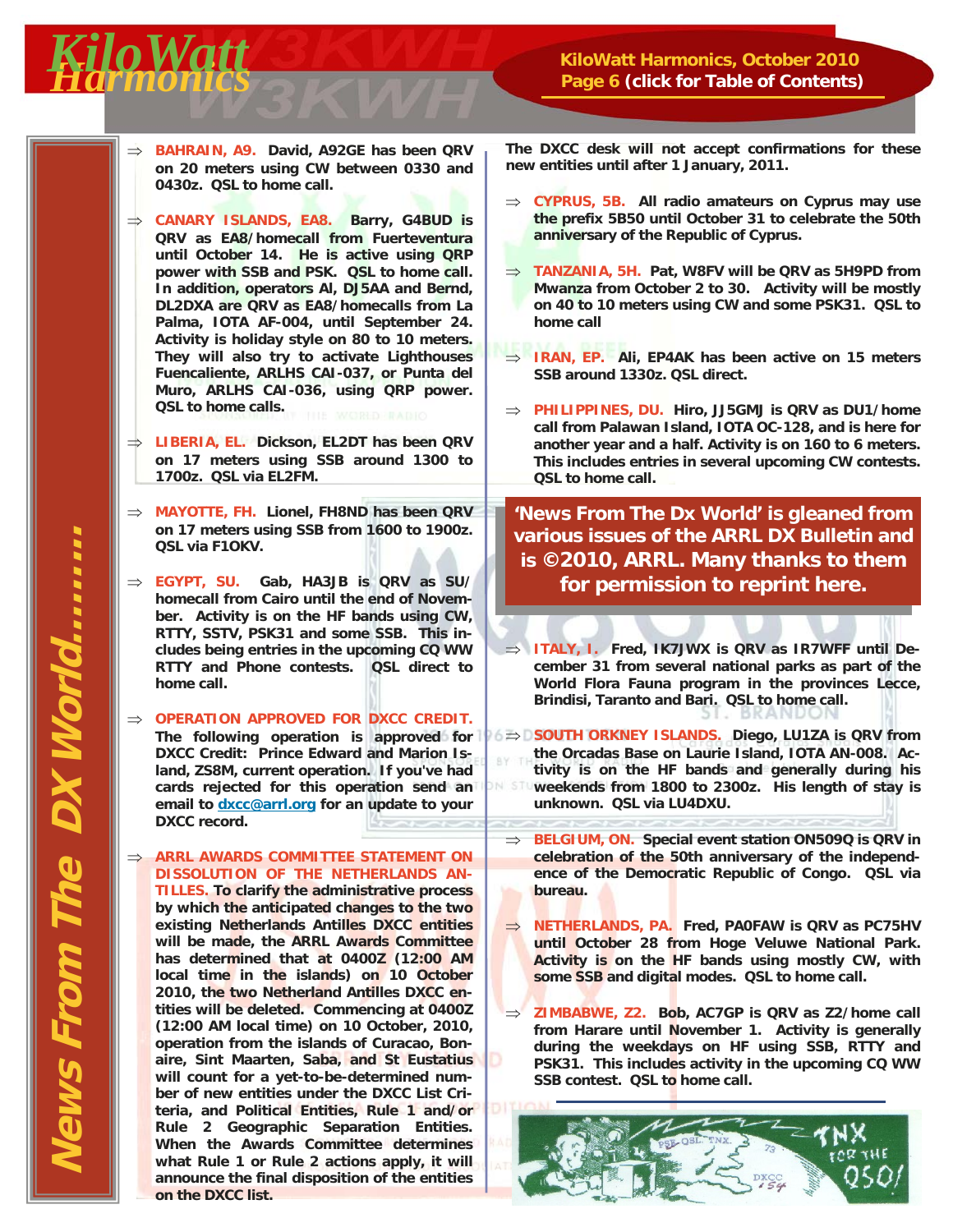## <span id="page-6-0"></span>**QCWA September Meeting Hi-lights**

#### **QCWA MEETING**

The meeting of the Quarter Century Wireless Association was held on June 19<sup>th</sup> and our keynote **speaker was Bruce N3GHI. He had pictures and an honorary replica of the plane he was assigned to when he was in the service. He had many stories of close calls and the bomber runs they had made.** 

**Here he is telling George Kitazawa NS3O, who recently became a SK, some of the details encountered on one of their flights. Note the replica of the plane.** 



**On Sept. 25th, the fall meeting was held at Rocky's II in McKees Rocks. Art Kuntz W3WM was our speaker and told of the starting of Pgh. Chapter in 1947 with well over 100 members. He told of some of the offices he has served in both the local and National Chapter over the years and the many 2 1/2 hour trips from DuBois to Pgh. for many of the chapter duties. He has been a very dedicated member and our chapter gave a certificate of honor to him. Brian K9VKY our Chapter President, Dale WB3CRC and Bob K3ZAU made the presentation.** 

**We also had Sam WA3DIP fill out the form for a new member and we welcome him into our chapter. Our next meeting will be tentatively the first weekend in December, but a notice will be sent out prior to that for confirmation.** 



**If you are interested in joining our chapter, please come to our next meeting and enjoy the fellowship and share some of your amateur radio memories and things that make you proud that you're an amateur radio enthusiast.** 

**73, Dale WB3CRC** 

 $\frac{1}{2}$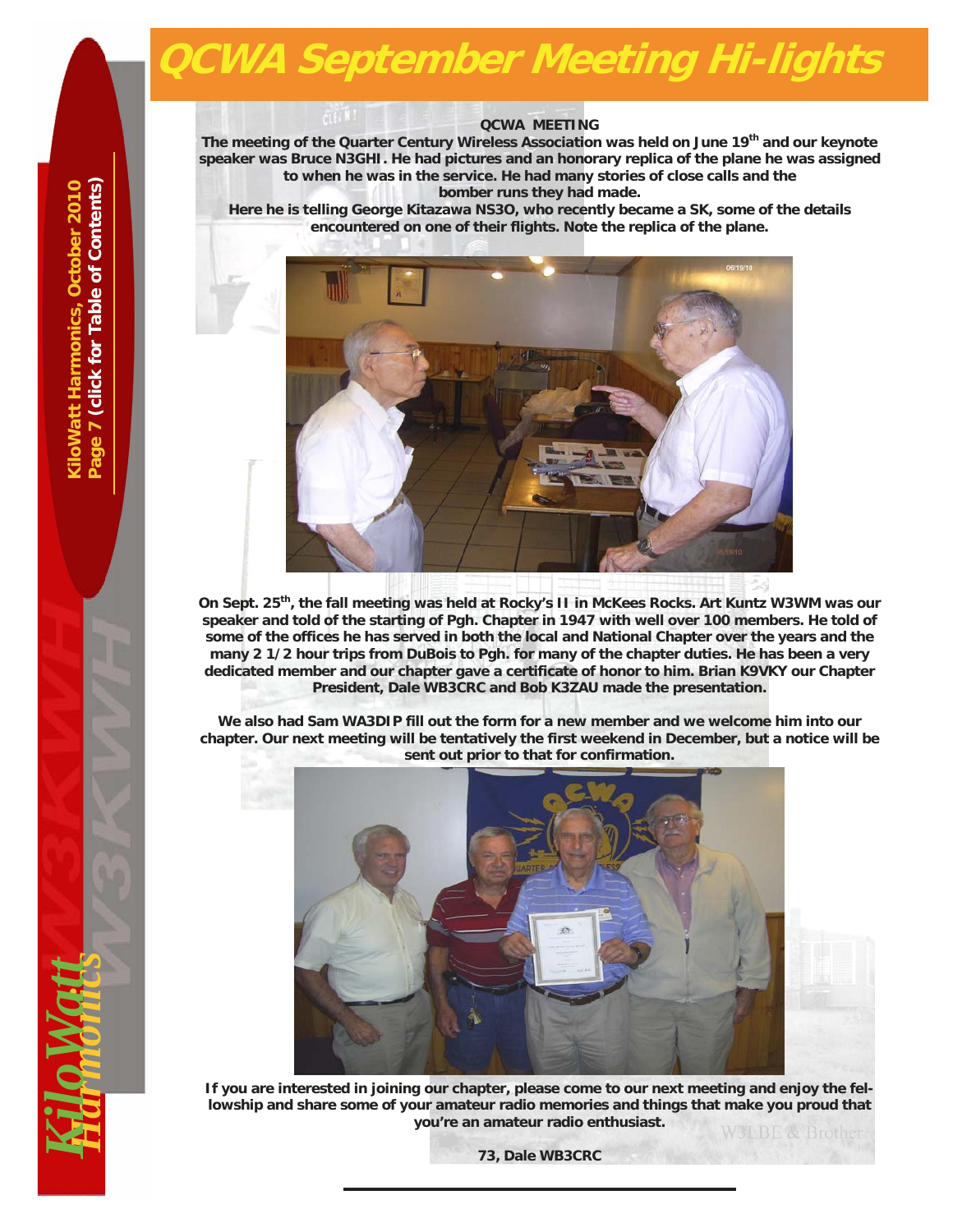<span id="page-7-0"></span>September 2010 S MT WT F S1234 5 6 7 8 9 10 11 12 13 14 15 16 17 18 19 20 21 22 23 24 25 26 27 28 29 30

## **October 2010**

**The Steel City ARC October Contest/Event Planner**

November 2010 S MT WT F S 123456 7 8 9 10 11 12 13 14 15 16 17 18 19 20 21 22 23 24 25 26 27 28 29 30

| <b>Sunday</b>                                                                                                                     | <b>Monday</b>                                                                    | <b>Tuesday</b>                                                                                                             | Wednesday                                                                                                                   | <b>Thursday</b>                                                                                                   | <b>Friday</b>           | <b>Saturday</b>                                                                                                                      |
|-----------------------------------------------------------------------------------------------------------------------------------|----------------------------------------------------------------------------------|----------------------------------------------------------------------------------------------------------------------------|-----------------------------------------------------------------------------------------------------------------------------|-------------------------------------------------------------------------------------------------------------------|-------------------------|--------------------------------------------------------------------------------------------------------------------------------------|
|                                                                                                                                   |                                                                                  |                                                                                                                            |                                                                                                                             |                                                                                                                   |                         | 2<br><b>TARA PSK Rumble</b><br><b>ARRL EME Test</b><br>Oceania DX SSB Test<br>CA QSO Party<br><b>EPC Russia DX Test</b>              |
| 3                                                                                                                                 | 4                                                                                | 5                                                                                                                          | 6                                                                                                                           | $\overline{7}$                                                                                                    | 8                       | 9                                                                                                                                    |
| <b>Monessen Hamfest</b><br><b>ARRL EME Test</b><br>Oceania DX SSB Test<br>CA QSO Party<br><b>EPC Russia DX Test</b>               | <b>Breezeshooters Net</b><br><b>GPVHF Business Meeting</b>                       | <b>WACOM 2M Net</b><br><b>WACOM 10M Net</b><br>222 Tuesday<br><b>Skyview Business Meeting</b><br><b>ARS Spartan Sprint</b> | <b>SCARC Social Nite</b><br>Allea Co. ARES Net<br>144 Wednesday<br>432 MHz Fall Sprint<br><b>NHARC Business Meeting</b>     | <b>SkyView 2M Net</b><br><b>WACOM Business Meeting</b><br>SARL 80M QSO Party                                      | <b>YLRL Anniv. Test</b> | PA QSO Party<br><b>YLRL Anniv. Test</b><br>Oceania DX CW Test<br><b>Scandinavian DX Test</b><br><b>AZ QSO Party</b>                  |
| 10                                                                                                                                | 11                                                                               | 12                                                                                                                         | 13                                                                                                                          | 14                                                                                                                | 15                      | 16                                                                                                                                   |
| PA QSO Party<br><b>YLRL Anniv. Test</b><br>Oceania DX CW Test<br><b>Scandinavian DX Test</b><br><b>AZ QSO Party</b>               | <b>Breezeshooters Net</b>                                                        | <b>WACOM 2M Net</b><br><b>WACOM 10M Net</b><br>222 Tuesday                                                                 | <b>SCARC Social Nite</b><br>Alleg Co. ARES Net<br>144 Wednesday<br><b>NAQCC Key/Bug Test</b><br><b>CW Ops Mini CWT Test</b> | <b>SkvView 2M Net</b><br><b>WASH Business Meeting</b><br><b>CW Ops Mini CWT Test</b><br><b>RSGB 80M CW Sprint</b> |                         | <b>IA QSO Party</b><br><b>NY QSO Party</b><br><b>Worked All Germany Test</b><br><b>Feld-Hell Sprint</b><br><b>JARTS WW RTTY Test</b> |
| 17                                                                                                                                | 18                                                                               | 19                                                                                                                         | 20                                                                                                                          | $\overline{21}$                                                                                                   | 22                      | 23                                                                                                                                   |
| <b>WASH 2M Net</b><br><b>NY QSO Party</b><br><b>Worked All Germany Test</b><br><b>IL QSO Party</b><br><b>JARTS WW RTTY Test</b>   | <b>Breezeshooters Net</b><br><b>IL QSO Party</b><br><b>Run For The Bacon ORP</b> | <b>SCARC Business Meeting</b><br><b>WACOM 2M Net</b><br><b>WACOM 10M Net</b><br>222 Tuesday                                | Alleg Co. ARES Net<br><b>WACOM YL Net</b><br>144 Wednesday                                                                  | <b>SkyView 2M Net</b>                                                                                             |                         | 10-10 Fall CW Test<br>Stu Perry Topband Chal.<br><b>W/VE Islands QSO Party</b><br><b>Araucaria VHF Test</b>                          |
| 24                                                                                                                                | 25                                                                               | 26                                                                                                                         | 27                                                                                                                          | 28                                                                                                                | 29                      | 30                                                                                                                                   |
| <b>WASH 2M Net</b><br>10-10 Fall CW Test<br>Stu Perry Topband Chal.<br><b>W/VE Islands QSO Party</b><br><b>Araucaria VHF Test</b> | <b>Breezeshooters Net</b>                                                        | <b>WACOM 2M Net</b><br><b>WACOM 10M Net</b><br>222 Tuesday                                                                 | <b>SCARC Social Nite</b><br>Alleg Co. ARES Net<br>144 Wednesday<br><b>SKCC Sprint</b><br><b>RSGB 80M SSB Sprint</b>         | <b>SkyView 2M Net</b>                                                                                             |                         | <b>CQ WW SSB Test</b><br><b>WPA SET</b><br><b>ARRL EME Test</b><br>10-10 Fall Digi Test<br><b>50MHz Fall Sprint</b>                  |
| 31<br>CQ WW SSB Test<br><b>WASH 2M Net</b><br><b>ARRL EME Test</b><br>10-10 Fall Digi Test<br><b>50MHz Fall Sprint</b>            |                                                                                  |                                                                                                                            |                                                                                                                             |                                                                                                                   |                         |                                                                                                                                      |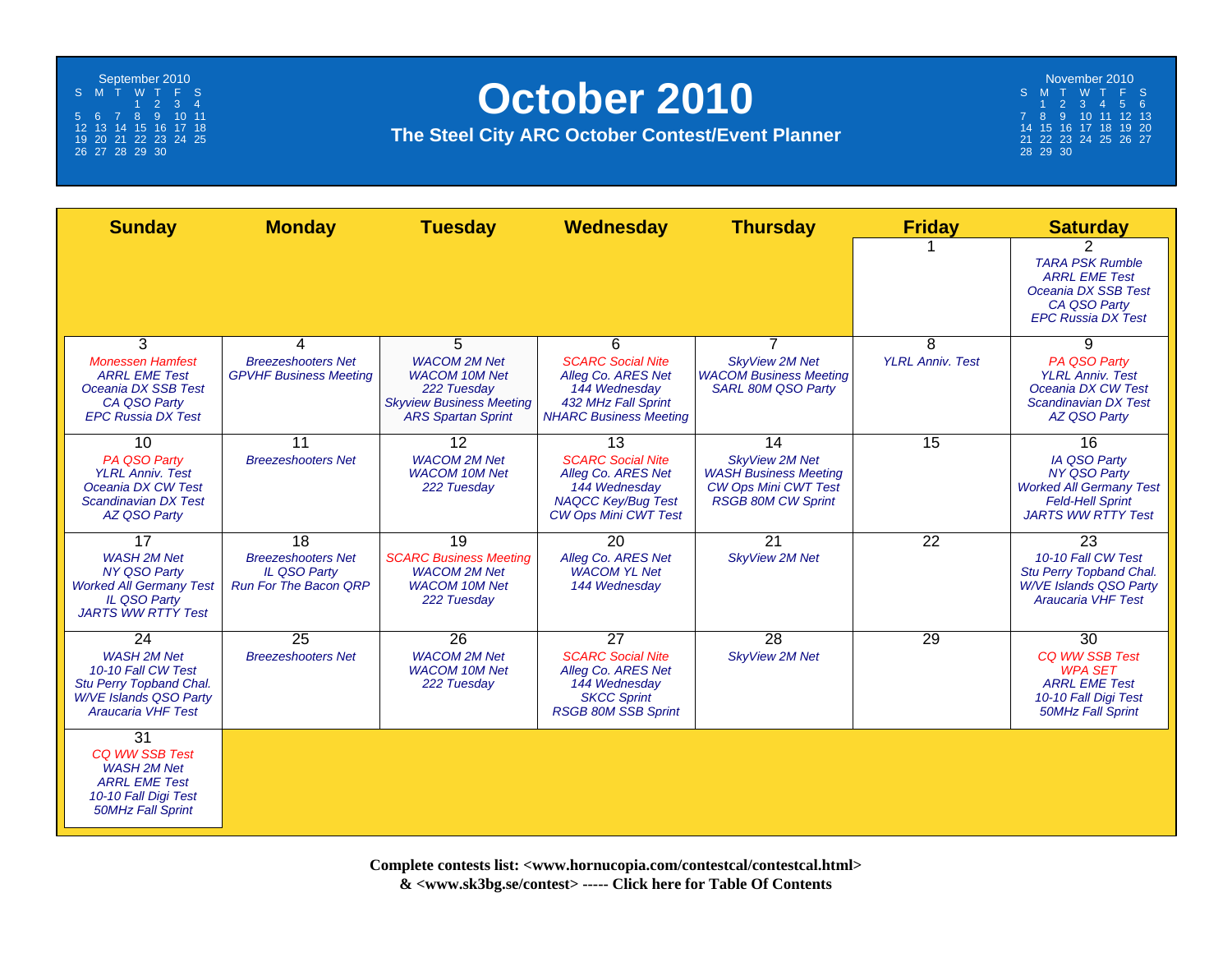<span id="page-8-0"></span>October 2010 S MT WT F S 1 23456789 10 11 12 13 14 15 16 17 18 19 20 21 22 23 24 25 26 27 28 29 30 31

## **November 2010**

#### **The Steel City ARC November Contest/Event Planner**

| December 2010 |  |                      |  |                             |  |    |  |
|---------------|--|----------------------|--|-----------------------------|--|----|--|
|               |  | S M T W T F          |  |                             |  | S. |  |
|               |  |                      |  | $1 \quad 2 \quad 3 \quad 4$ |  |    |  |
|               |  | 5 6 7 8 9 10 11      |  |                             |  |    |  |
|               |  | 12 13 14 15 16 17 18 |  |                             |  |    |  |
|               |  | 19 20 21 22 23 24 25 |  |                             |  |    |  |
|               |  | 26 27 28 29 30 31    |  |                             |  |    |  |

| <b>Sunday</b>                                                                                                                                                          | <b>Monday</b>                                                                                          | <b>Tuesday</b>                                                                                                                              | <b>Wednesday</b>                                                                                                                                | <b>Thursday</b>                                                                                                          | <b>Friday</b>                          | <b>Saturday</b>                                                                                                                                                       |
|------------------------------------------------------------------------------------------------------------------------------------------------------------------------|--------------------------------------------------------------------------------------------------------|---------------------------------------------------------------------------------------------------------------------------------------------|-------------------------------------------------------------------------------------------------------------------------------------------------|--------------------------------------------------------------------------------------------------------------------------|----------------------------------------|-----------------------------------------------------------------------------------------------------------------------------------------------------------------------|
|                                                                                                                                                                        | <b>Breezeshooters Net</b><br><b>GPVHF Business Meeting</b>                                             | $\mathcal{P}$<br><b>WACOM 2M Net</b><br><b>WACOM 10M Net</b><br>222 Tuesday<br><b>Skyview Business Meeting</b><br><b>ARS Spartan Sprint</b> | 3<br><b>SCARC Social Nite</b><br>Alleg Co. ARES Net<br><b>WACOM YL Net</b><br>144 Wednesdav<br><b>NHARC Business Meeting</b>                    | 4<br><b>SkyView 2M Net</b><br><b>WACOM Business Meeting</b>                                                              | 5                                      | 6<br><b>ARRL Sweepstakes CW</b><br><b>DON'T FORGET TO 'FALL</b><br><b>BACK' 1HR ON THEM</b><br><b>THERE CLOCKS B-4</b><br><b>BEDTIME!</b><br><b>Ukrainian DX Test</b> |
| $\overline{7}$<br><b>DST FNDS</b><br><b>ARRL Sweepstakes CW</b><br><b>WACOM Hamfest</b><br><b>WASH 2M Net</b><br><b>Ukrainian DX Test</b><br><b>DARC 10M Digi Test</b> | 8<br><b>ARRL Sweepstakes CW</b><br><b>Breezeshooters Net</b>                                           | 9<br><b>WACOM 2M Net</b><br><b>WACOM 10M Net</b><br>222 Tuesday                                                                             | 10<br><b>SCARC Social Nite</b><br>Alleg Co. ARES Net<br><b>WACOM YL Net</b><br>144 Wednesday<br><b>CW Ops Mini CWT Test</b>                     | 11<br><b>SkvView 2M Net</b><br><b>WASH Business Meeting</b><br><b>CW Ops Mini CWT Test</b><br><b>RSGB 80M SSB Sprint</b> | $\overline{12}$                        | 13<br><b>WAE DX RTTY Test</b><br><b>JIDX SSB Test</b><br><b>KY QSO Party</b><br><b>OK/OM DX Test CW</b><br><b>CO-WE Test</b>                                          |
| 14<br><b>WAE DX RTTY Test</b><br><b>WASH 2M Net</b><br><b>JIDX SSB Test</b><br><b>KY QSO Party</b><br>OK/OM DX Test CW<br><b>CO-WE Test</b>                            | 15<br><b>Breezeshooters Net</b>                                                                        | $\overline{16}$<br><b>SCARC Business Meeting</b><br><b>WACOM 2M Net</b><br><b>WACOM 10M Net</b><br>222 Tuesday                              | 17<br>Alleg Co. ARES Net<br><b>WACOM YL Net</b><br>144 Wednesday                                                                                | $\overline{18}$<br><b>SkyView 2M Net</b><br><b>NAQCC Straight Key/Bug</b><br><b>Test</b>                                 | $\overline{19}$<br>YO Int'l PSK31 Test | $\overline{20}$<br><b>ARRL Sweepstakes SSB</b><br><b>SARL Field Day Test</b><br><b>LZ DX Test</b><br><b>All-Austrian 160M Test</b><br><b>Feld-Hell Sprint</b>         |
| 21<br><b>ARRL Sweepstakes SSB</b><br><b>WASH 2M Net</b><br><b>SARL Field Day Test</b><br><b>LZ DX Test</b><br><b>All-Austrian 160M Test</b>                            | 22<br><b>ARRL Sweepstakes SSB</b><br><b>Breezeshooters Net</b><br><b>Run For The Bacon QRP</b><br>Test | $\overline{23}$<br><b>WACOM 2M Net</b><br><b>WACOM 10M Net</b><br>222 Tuesday                                                               | 24<br><b>SCARC Social Nite</b><br>Alleg Co. ARES Net<br><b>WACOM YL Net</b><br>144 Wednesday<br><b>SKCC Sprint</b><br><b>RSGB 80M CW Sprint</b> | 25<br><b>Thanksgiving</b><br><b>SkyView 2M Net</b>                                                                       | $\overline{26}$                        | $\overline{27}$<br>CQ WW DX CW Test<br><b>WASH Breakfast</b>                                                                                                          |
| 28<br>CO WW DX CW Test<br><b>WASH 2M Net</b>                                                                                                                           | 29<br><b>Breezeshooters Net</b>                                                                        | 30<br><b>WACOM 10M Net</b><br><b>WACOM 2M Net</b><br>222 Tuesday                                                                            |                                                                                                                                                 |                                                                                                                          |                                        |                                                                                                                                                                       |

**Complete contests list: <www.hornucopia.com/contestcal/contestcal.html> & <www.sk3bg.se/contest> ----- [Click here for Table Of Contents](#page-1-0)**